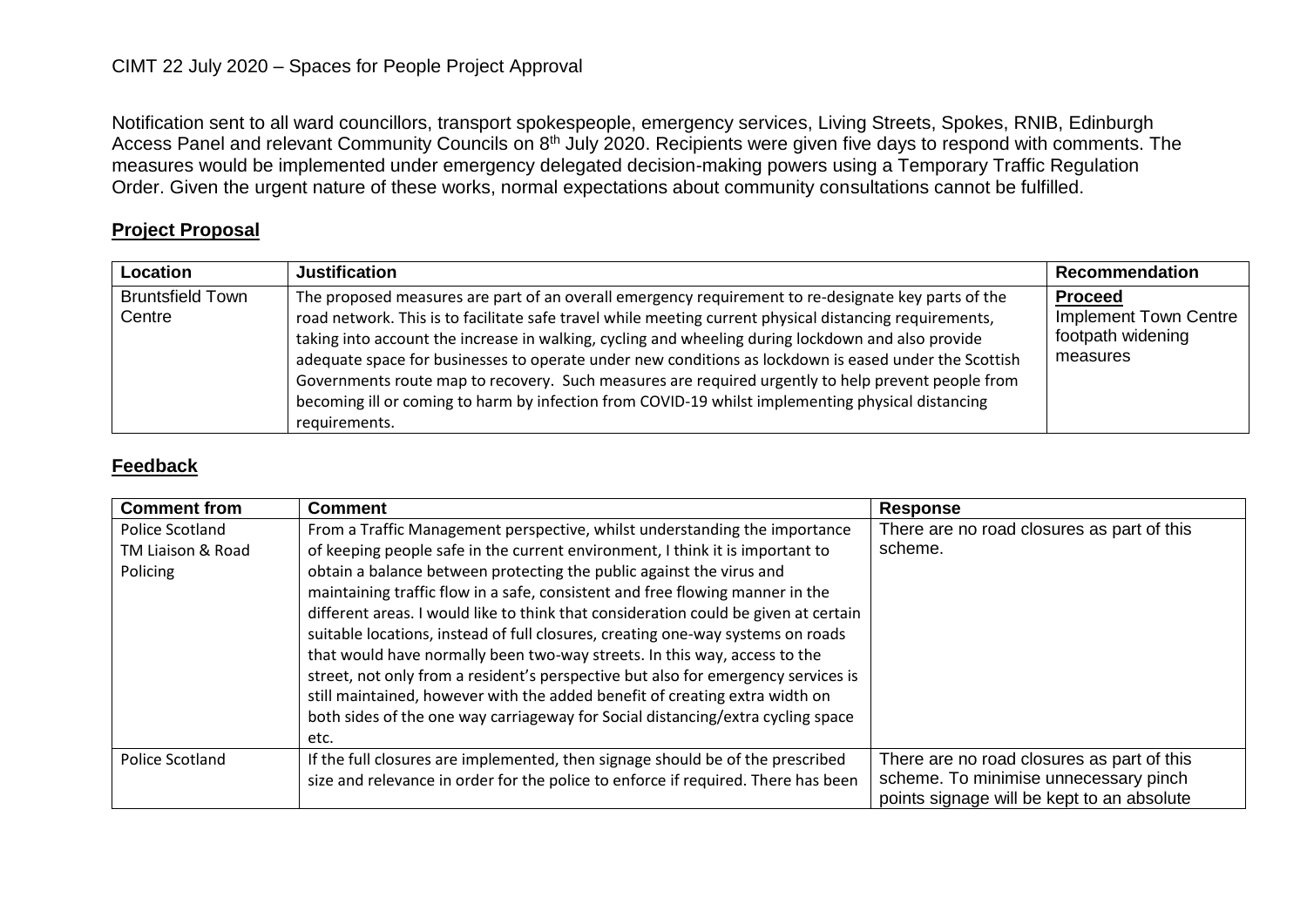| TM Liaison & Road                | instances recently of TTRO's going on with little or no appropriate signage,      | minimum but will be as per Chapter 8 Traffic                                               |
|----------------------------------|-----------------------------------------------------------------------------------|--------------------------------------------------------------------------------------------|
| Policing                         | confusing drivers and creating conflict with other road users.                    | Management requirements.                                                                   |
| Police Scotland                  | The closures/amendments should be subject to constant review with the             | Schemes will be reviewed at 3 weeks and an                                                 |
| TM Liaison & Road                | possiblity of altering/changing the Traffic Management layout if required whilst  | agreed frequency beyond.                                                                   |
| Policing                         | still affording access to all emergency services.                                 |                                                                                            |
| <b>Police Scotland</b>           | In regard to the CT aspect Police Scotland wish to raise your awareness of the    | Only street furniture that is creating a hazard                                            |
| <b>Specialist Crime Division</b> | attached National Security guidance, entitled; Protection of pedestrian queues,   | rather than a benefit will be removed. Most<br>street furniture will remain as it serves a |
|                                  | against Vehicle as a Weapon (VAW) Attack published in May 2020 by the             | purpose.                                                                                   |
|                                  | Centre for the Protection of the National Infrastructure (CPNI)                   |                                                                                            |
|                                  | CPNI consider the risk to pedestrians from VAW attack within the UK to remain     |                                                                                            |
|                                  | a "realistic possibility" during the COVID-19 pandemic. Social distancing         |                                                                                            |
|                                  | measures continue to require businesses to manage customer flow and               |                                                                                            |
|                                  | numbers going into premises. This results in the formation of queues, often       |                                                                                            |
|                                  | within open public spaces and busy streets. The possibility exists that we will   |                                                                                            |
|                                  | see an increase in the amount of queues across the country and especially         |                                                                                            |
|                                  | within our "local town centres" in Edinburgh.                                     |                                                                                            |
|                                  |                                                                                   |                                                                                            |
|                                  | Under your proposals, we note that you are seeking to remove guard rails and      |                                                                                            |
|                                  | street clutter within these areas, to help achieve safe physical distancing, from |                                                                                            |
|                                  | this date. The presence of street furniture (e.g. bus stops, signage posts,       |                                                                                            |
|                                  | seating, telephone boxes, litter bins, cycle racks, and trees) affords some       |                                                                                            |
|                                  | protection for members of the queuing public against VAW Attack.                  |                                                                                            |
|                                  | Whilst the presence of street furniture alone may not stop a determined VAW       |                                                                                            |
|                                  | attack, there is evidence to suggest that it may cause an attacker to avoid the   |                                                                                            |
|                                  | area or drive around such features. Furthermore an attacking vehicle colliding    |                                                                                            |
|                                  | with street furniture may become immobilised, which provides people nearby        |                                                                                            |
|                                  | the opportunity to safely escape.                                                 |                                                                                            |
|                                  |                                                                                   |                                                                                            |
|                                  | We would strongly advise against the removal of street furniture as described     |                                                                                            |
|                                  | within your proposal, to promote some level of protection for queuing             |                                                                                            |
|                                  | members of the public.                                                            |                                                                                            |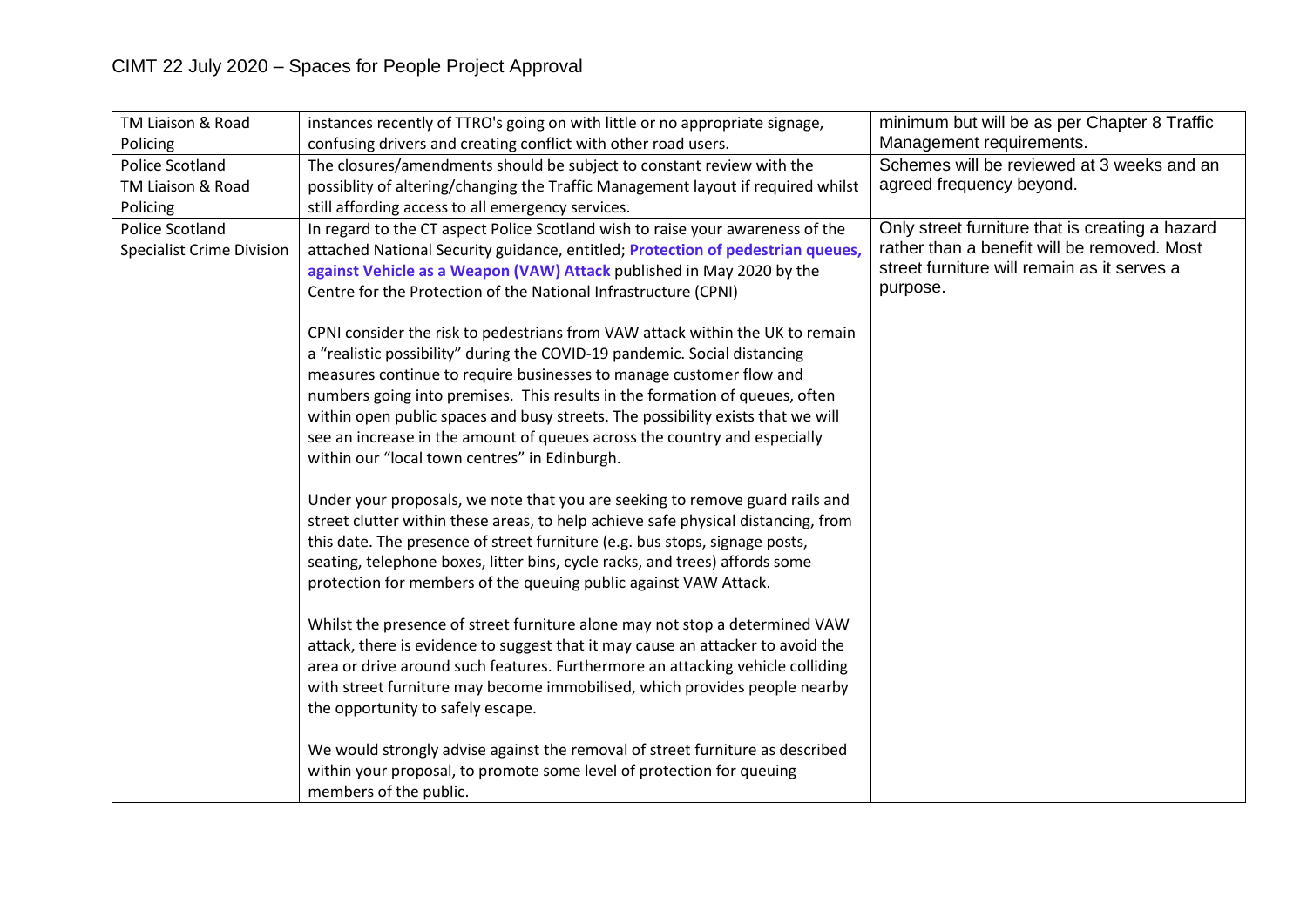| <b>Edinburgh Living Streets</b><br><b>General Comments</b> | In support of this we would urge you consider the last line of the CPNI<br>guidance, which states, "Do Not remove any security features / useful street<br>furniture items without considering protective security in the round."<br>We strongly support the initiative to widen pavements, which in many 'town<br>centre' streets are grossly inadequate. This can only be done in many cases by<br>removing on-street parking and loading, except for essential requirements<br>(such as Blue Badge spaces where appropriate). We appreciate that some<br>shops will want to see these parking and loading spaces retained, but crowded<br>narrow pavements cannot possibly be an attractive environment for<br>encouraging shoppers, may of whom arrive on foot or by public transport. Too<br>much space in high streets is occupied by stationary vehicles. | Parking bays have been utilised where<br>possible to allow footway widening.<br>Consideration has also been given to widening<br>footway's at locations with anticipated queuing |
|------------------------------------------------------------|------------------------------------------------------------------------------------------------------------------------------------------------------------------------------------------------------------------------------------------------------------------------------------------------------------------------------------------------------------------------------------------------------------------------------------------------------------------------------------------------------------------------------------------------------------------------------------------------------------------------------------------------------------------------------------------------------------------------------------------------------------------------------------------------------------------------------------------------------------------|----------------------------------------------------------------------------------------------------------------------------------------------------------------------------------|
| <b>Edinburgh Living Streets</b><br><b>General Comments</b> | We welcome the acknowledgment of the problems caused by clutter and guard<br>rails and would encourage the council to take a much more vigorous approach<br>to removing or relocating items including unnecessary phone boxes, royal mail<br>boxes, telecoms cabinets etc as well as vertical signage on poles, many of which<br>are no longer required since the Traffic Sign Regulations were changed in<br>2016. Decluttering should take account of the various surveys and audits which<br>Living Streets and others have carried out in recent years in many of the<br>locations.                                                                                                                                                                                                                                                                          | Only street furniture that is creating a hazard<br>rather than a benefit will be removed. Most<br>street furniture will remain as it serves a<br>purpose.                        |
| <b>Edinburgh Living Streets</b><br><b>General Comments</b> | Design details will need to carefully consider and monitor access at bus stops<br>especially for disabled people.                                                                                                                                                                                                                                                                                                                                                                                                                                                                                                                                                                                                                                                                                                                                                | Access to bus stops will be maintained at all<br>times.                                                                                                                          |
| <b>Edinburgh Living Streets</b><br><b>General Comments</b> | Where more outdoor space for businesses is provided (eg 'tables and chairs') it<br>is essential that adequate clear space is provided for pedestrians and that the<br>benefits to walking of widened footways are not swallowed up by added<br>obstructions. It may be that 'tables and chairs' should normally be on reclaimed<br>carriageway space, allowing the pavements themselves to be kept clear.                                                                                                                                                                                                                                                                                                                                                                                                                                                        | Any tables and chairs applications received will<br>take this into account.                                                                                                      |
| <b>Edinburgh Living Streets</b><br><b>General Comments</b> | The extensive use of cones, barriers etc will make many streets look like<br>roadworks, and thus risk making shopping streets look pretty ugly - if we<br>actually want them to contribute to moving discussion forward it's important<br>that opportunities are taken to make things look better. Suitable gateway<br>features / signage information for the public on the purpose / benefits of the<br>scheme would be useful.                                                                                                                                                                                                                                                                                                                                                                                                                                 | Phase 1 will be implemented using traditional<br>traffic management (cones etc) which will be<br>replaced with semi-permanent features during<br>phase 2.                        |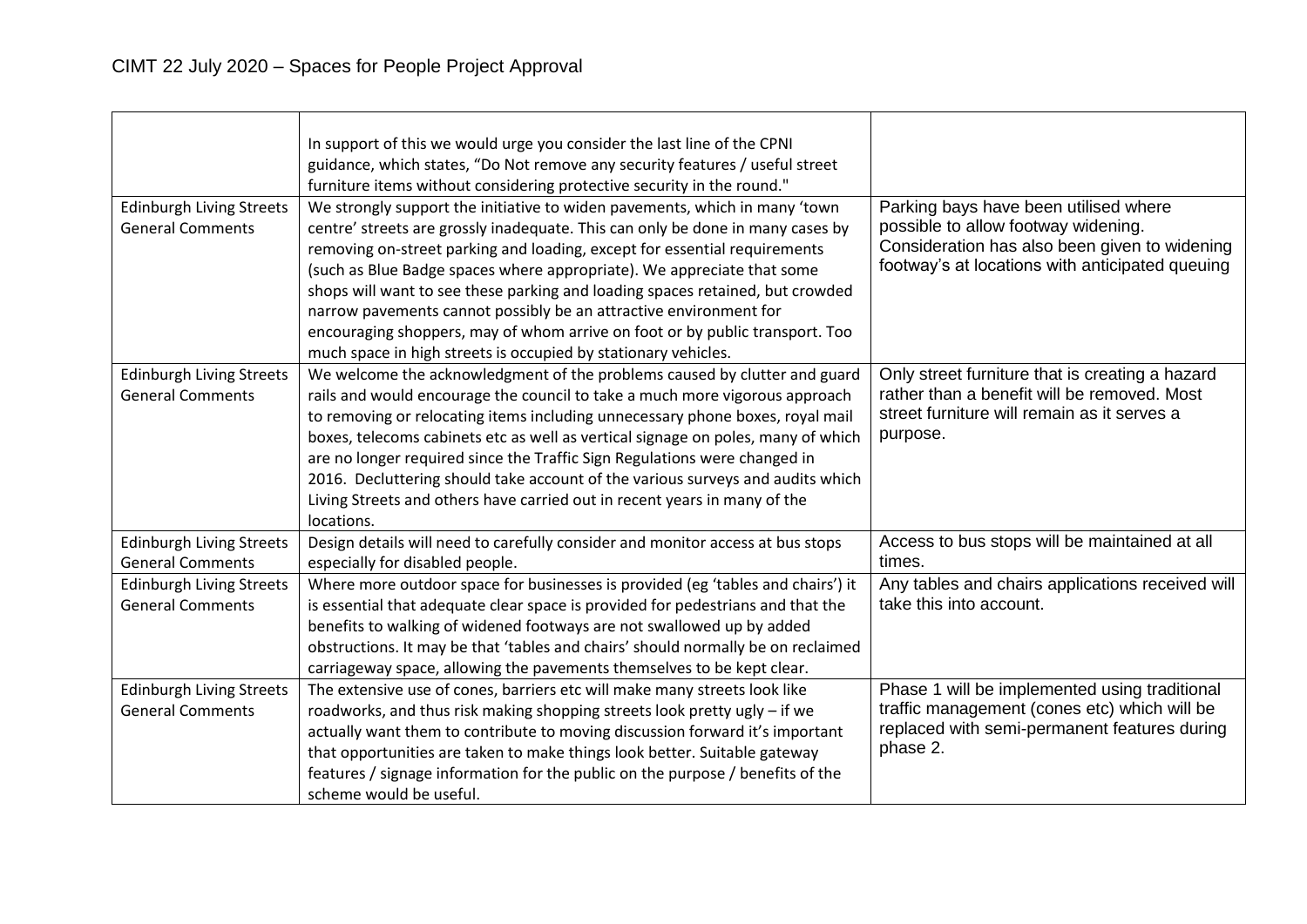| <b>Edinburgh Living Streets</b><br><b>General Comments</b>  | Effective management of schemes is essential, so that cones or barriers that fall<br>over are quickly dealt with. Enforcement of parking and speeding, including a<br>visible role of Police Scotland is important too.                                                                                                                                                                                                                                                                                                                                                                                                                                                                                                                                                                                                                                                                                                                                                                                                                                                                                                                                                                                                                                                                                                                                                                     | Noted and agreed. We will work with all<br>relevant stakeholders to ensure effective<br>management of the scheme.                                                                                                                                                                                                                                  |
|-------------------------------------------------------------|---------------------------------------------------------------------------------------------------------------------------------------------------------------------------------------------------------------------------------------------------------------------------------------------------------------------------------------------------------------------------------------------------------------------------------------------------------------------------------------------------------------------------------------------------------------------------------------------------------------------------------------------------------------------------------------------------------------------------------------------------------------------------------------------------------------------------------------------------------------------------------------------------------------------------------------------------------------------------------------------------------------------------------------------------------------------------------------------------------------------------------------------------------------------------------------------------------------------------------------------------------------------------------------------------------------------------------------------------------------------------------------------|----------------------------------------------------------------------------------------------------------------------------------------------------------------------------------------------------------------------------------------------------------------------------------------------------------------------------------------------------|
| <b>Edinburgh Living Streets</b><br><b>General Comments</b>  | Temporary bike parking should be installed at suitable locations, where they do<br>not add to pavement clutter.                                                                                                                                                                                                                                                                                                                                                                                                                                                                                                                                                                                                                                                                                                                                                                                                                                                                                                                                                                                                                                                                                                                                                                                                                                                                             | This is being taken into consideration for future<br>phases for the Town Centre projects.                                                                                                                                                                                                                                                          |
| <b>Edinburgh Living Streets</b><br><b>General Comments</b>  | Monitoring of schemes must collect robust data on walking/footfall.                                                                                                                                                                                                                                                                                                                                                                                                                                                                                                                                                                                                                                                                                                                                                                                                                                                                                                                                                                                                                                                                                                                                                                                                                                                                                                                         | We have appointed Sustrans to undertake<br>before and after monitoring at this location.                                                                                                                                                                                                                                                           |
| <b>Edinburgh Living Streets</b><br><b>Specific Comments</b> | We also welcome specifically the range of improvements to be made in<br>Bruntsfield, but wish to draw your attention to five omissions / concerns:<br>Merchiston Place should be blocked off to vehicles at Bruntsfield Place,<br>1.<br>to allow for easier walking along the western footway - this is currently<br>a difficult stretch for safe walking, as the two junctions (the other being<br>Montpelier Park) are very close to each other.<br>Most pinch-points at junctions where people have to wait (and hence<br>2.<br>accumulate in numbers, close together, rather than just passing each<br>other) have not been tackled. The worst example is Holy Corner, in<br>particular outside the McLaren's pub, which has illegally blocked - with<br>a sign stating 'Exit only: this is not a public entrance' $-$ a Right of Way<br>which enabled pedestrians to avoid this pinch-point.<br>3. We are unclear if the Whitehouse Loan to Gillespie Crescent section is<br>intended to be a shared pedestrian / cycle space in bus lane. If so, we<br>would be strongly opposed to this because of the inevitable conflicts it<br>would create, not least due to the fact that this is a steep downward<br>hill.<br>4. It is important that the extra pedestrian space created is not swallowed<br>up by added obstructions such as tables & chairs or shop merchandise<br>displays. | Please see responses below to the points raised:<br>1. This can be considered in future phasing<br>for the Town Centre Projects.<br>2. This is being considered for future phasing<br>of the Town Centre Projects.<br>3. The pedestrian and cycle lanes will be<br>segregated and not a shared space.<br>4. This will be taken into consideration. |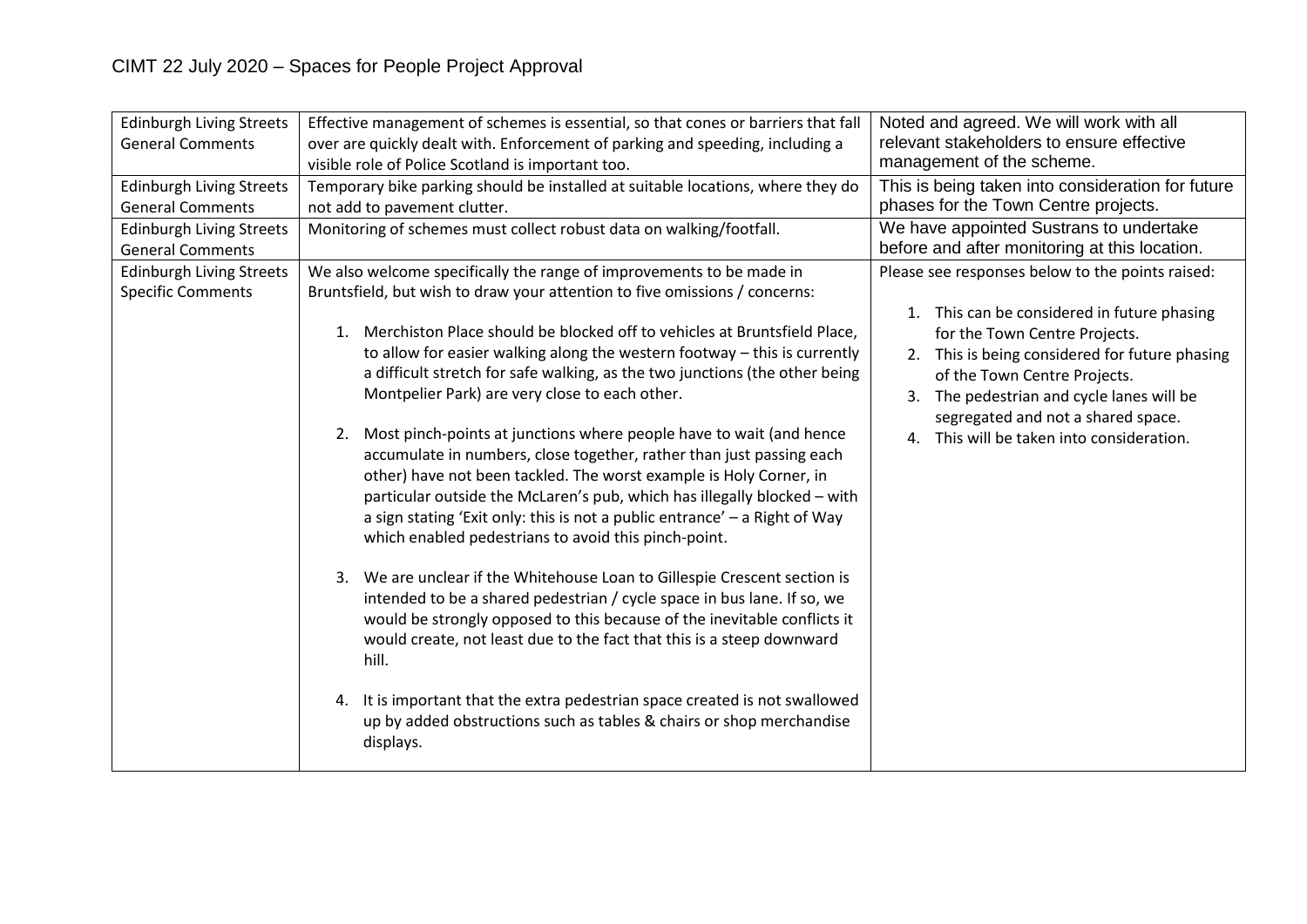|                                   | Any potential adverse effects on bus services will need to be monitored and<br>carefully considered.                                                                                                                                                                                                                                                                                                                                                                                                                                                                     |                                                                                                                                                                                                                                                                                                                                                                                                                  |
|-----------------------------------|--------------------------------------------------------------------------------------------------------------------------------------------------------------------------------------------------------------------------------------------------------------------------------------------------------------------------------------------------------------------------------------------------------------------------------------------------------------------------------------------------------------------------------------------------------------------------|------------------------------------------------------------------------------------------------------------------------------------------------------------------------------------------------------------------------------------------------------------------------------------------------------------------------------------------------------------------------------------------------------------------|
| <b>Edinburgh Access Panel</b>     | If the pavements are widened, there may be a temptation for (even) more<br>cyclists to ride on the pavement. Please take steps to guard against this.                                                                                                                                                                                                                                                                                                                                                                                                                    | Noted. Adequate space remains on the road<br>for cyclists.                                                                                                                                                                                                                                                                                                                                                       |
| <b>Edinburgh Access Panel</b>     | Please ensure that parking provision for blue badge holders after the<br>emergency measures have been put in place is comparable to the current<br>provision.                                                                                                                                                                                                                                                                                                                                                                                                            | The design aims to retain as much of the<br>existing parking/loading bays as possible.                                                                                                                                                                                                                                                                                                                           |
| <b>Edinburgh Access Panel</b>     | Please make information available on your website about the exact<br>whereabouts of specific parking spaces so that blue badge holders can plan<br>ahead and easily locate a space.                                                                                                                                                                                                                                                                                                                                                                                      | Yes, plans will be shared.                                                                                                                                                                                                                                                                                                                                                                                       |
| <b>Edinburgh Access Panel</b>     | Please distribute these parking spaces individually throughout an area rather<br>than clustering them.                                                                                                                                                                                                                                                                                                                                                                                                                                                                   | The design aims to retain as much of the<br>existing parking/loading bays as possible.                                                                                                                                                                                                                                                                                                                           |
| <b>Edinburgh Access Panel</b>     | Please consider putting a time-restriction on some of these places so that blue<br>badge holders can make short shopping trips                                                                                                                                                                                                                                                                                                                                                                                                                                           | Parking bays will be available to all drivers,<br>where possible. This can be taken into<br>consideration in future phasing of the Town<br>Centre Projects.                                                                                                                                                                                                                                                      |
| <b>Edinburgh Access Panel</b>     | We are in favour of removing unnecessary clutter. But please take care not to<br>throw the baby out with the bath water. Not all so-called "clutter" is<br>unnecessary                                                                                                                                                                                                                                                                                                                                                                                                   | Only street furniture that is creating a hazard<br>rather than a benefit will be removed. Most<br>street furniture will remain as it serves a<br>purpose.                                                                                                                                                                                                                                                        |
| <b>Edinburgh Access Panel</b>     | Please ensure pavement surfaces are safe and well-maintained, especially if<br>engineering work is required to widen them                                                                                                                                                                                                                                                                                                                                                                                                                                                | Footways and carriageways will be inspected,<br>and any defects will be repaired in line with the<br>code of practice.                                                                                                                                                                                                                                                                                           |
| Spokes<br><b>General Comments</b> | In earlier SfP responses, Spokes has welcomed the general principles of this<br>important project. We are, however, disappointed with these schemes<br>because, whilst they rightly extend footway space for pedestrians, full through-<br>traffic capacity has been maintained, generally resulting in little enhanced<br>protection for cycling. Regrettably, it is our view that none of these schemes<br>will encourage new people to start to travel to work or education by bicycle,<br>nor will they assist families to safely cycle in their local Town Centres. | Where appropriate segregation will be<br>provided during phase 2 of each Town Centre<br>project. Through traffic will be maintained as a<br>key route into the city and the existing speed<br>limit of 20mph will remain unchanged.<br>Where existing road markings can be used as<br>a delineation for cycle lanes until further line<br>marking or temporary measures can be carried<br>out in future phasing. |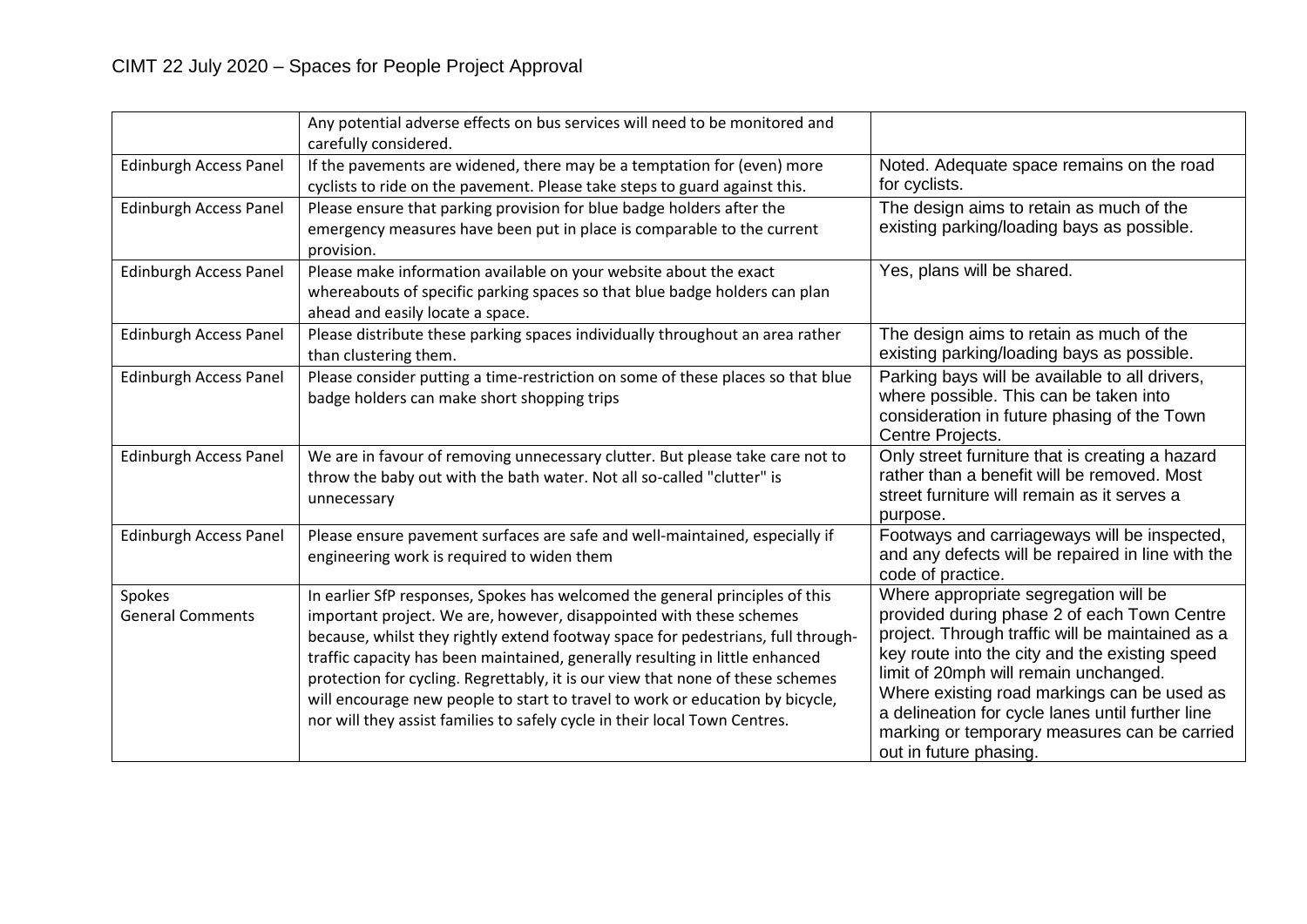| 1. Such cycling protection as is included, can be characterised as being the left-<br>over space between the extended footways and the traffic lanes and has no                                                                                                                                                                                                                                                                                                                                                                                                                                    |  |
|----------------------------------------------------------------------------------------------------------------------------------------------------------------------------------------------------------------------------------------------------------------------------------------------------------------------------------------------------------------------------------------------------------------------------------------------------------------------------------------------------------------------------------------------------------------------------------------------------|--|
| continuity or segregated protection.                                                                                                                                                                                                                                                                                                                                                                                                                                                                                                                                                               |  |
| For instance:<br>On Morningside Road: Footway Widened to Width of Parking Bays. Line for<br>Cycle Lane Outside Loading Bay Remains that's such a narrow gap, so the<br>majority of cycling will have to be in the main running lanes.<br>On Dalry Road: Widen F/way by 1.5m Potential Room for Cycleway<br>is more encouraging, but sits in isolation.                                                                                                                                                                                                                                             |  |
| 2. Even where there are generously wide traffic running lanes, such as on St<br>John's Road, Corstorphine: 4.75m width running lane in either direction to<br>provide additional space for cyclists on the carriageway. The opportunity has<br>not been taken to incorporate segregated cycle lanes.                                                                                                                                                                                                                                                                                               |  |
| 3. At the same time, no opportunity has been taken to introduce measures to<br>reduce the volume or speed of through traffic; resulting in a distortion of the<br>accepted transport hierarchy, with cycling being squeezed in the middle.<br>People on bikes will be in a single and often narrowed all-traffic lane, thus<br>suffering the fear of traffic behind which is keen to overtake but unable to do<br>so safely. In addition to deterring existing and potential cycle use, and<br>combined with much wider footways, this is likely to increase the prevalence of<br>footway cycling. |  |
| 4. This protection of through traffic capacity does nothing to benefit the<br>economies of these Town Centres and it could in some cases be reduced by the<br>use of bus gates. For instance, Portobello High Street is by-passed completely<br>by Harry Lauder Road; Gorgie/Dalry is already by passed by the West Approach<br>Road.                                                                                                                                                                                                                                                              |  |
| 5. Images are now regularly being seen from cities across the UK where parts of<br>the                                                                                                                                                                                                                                                                                                                                                                                                                                                                                                             |  |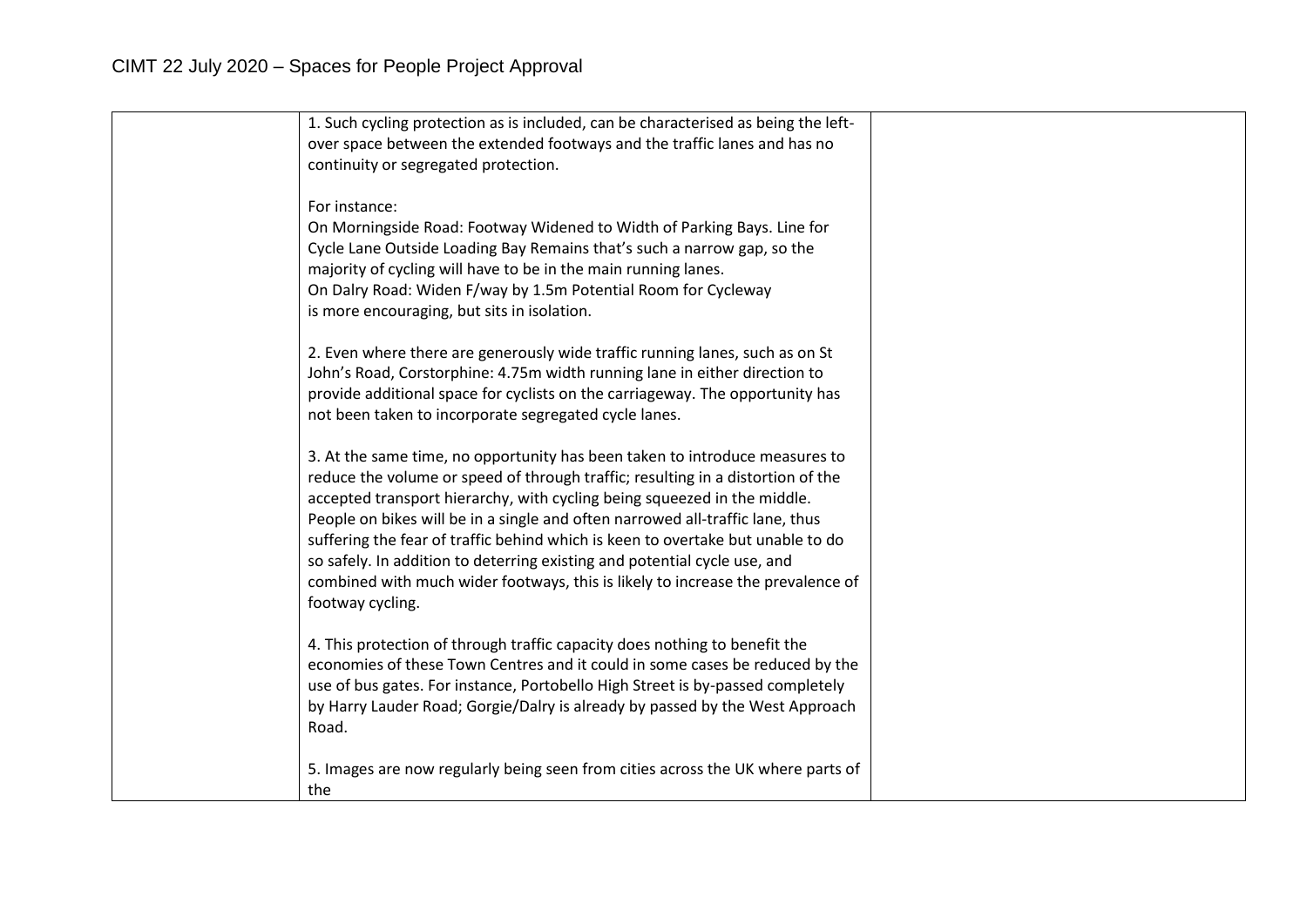|        | carriageway on local High Streets have been repurposed for outdoor cafe            |                                                     |
|--------|------------------------------------------------------------------------------------|-----------------------------------------------------|
|        | seating and parklets. Regrettably, we see none of that in these proposals,         |                                                     |
|        | although hopefully some are planned, especially close to pubs and cafes.           |                                                     |
|        |                                                                                    |                                                     |
|        | Recommendations                                                                    |                                                     |
|        | Spokes urges that urgent consideration be given in this phase, or certainly in     |                                                     |
|        | the next phase, to:                                                                |                                                     |
|        | 1. The creating of segregated cycle lanes on the wider of these Town Centres,      |                                                     |
|        | such as StJohn's Road with its 4.75m running lanes.                                |                                                     |
|        | 2. Where overall width is limited, the traffic hierarchy principle should kick-in  |                                                     |
|        | and traffic space reduced, perhaps by the use of speed-calmed one-way streets,     |                                                     |
|        | with cyclist exemption or busgates. Gorgie/Dalry is substantially in parallel with |                                                     |
|        | the West Approach Road, and our Portobello group would like it considered in       |                                                     |
|        | the next stage for Portobello High Street. At least one such bus-gate should be    |                                                     |
|        | tested-out in the present phase of proposals.                                      |                                                     |
|        | 3. Given that these are important and busy shopping streets, and especially        |                                                     |
|        | where segregated cycle lanes are not provided, the remaining all-traffic lanes     |                                                     |
|        |                                                                                    |                                                     |
|        | should have 15mph speed limits.                                                    |                                                     |
|        | 4. Every opportunity should be taken to introduce additional cycle parking         |                                                     |
|        | facilities.                                                                        |                                                     |
|        | 5. While we agree with Council's policy to remove guardrail, it's important to be  |                                                     |
|        | aware that some guardrail is used as cycle parking where facilities don't exist or |                                                     |
|        | are at capacity. Please ensure that alternative cycle parking is considered for    |                                                     |
|        | locations where guardrail is removed. This not only supports access for cyclists,  |                                                     |
|        | but also improves conditions for pedestrians, by avoiding bikes being left in      |                                                     |
|        | awkward positions on the footway.                                                  |                                                     |
| Spokes | Spokes is supportive of the proposals for Bruntsfield Place. They should           | Noted.                                              |
|        | improve the safety of cyclists, particularly reducing the threat of getting        |                                                     |
|        | "doored" by parked cars and will create more safe space for pedestrians            |                                                     |
|        | in this busy shopping area. We are particularly pleased that cycling has           |                                                     |
|        | been considered at the initial stage of the proposals.                             |                                                     |
| Spokes | Whilst the width of the pedestrian extension is clear $-1.5$ m in most             | Noted. Any new cycle lanes will be in line with the |
|        | places – it is not clear what the width of the cycle lane is. The minimum          | Edinburgh Street Design Guidance.                   |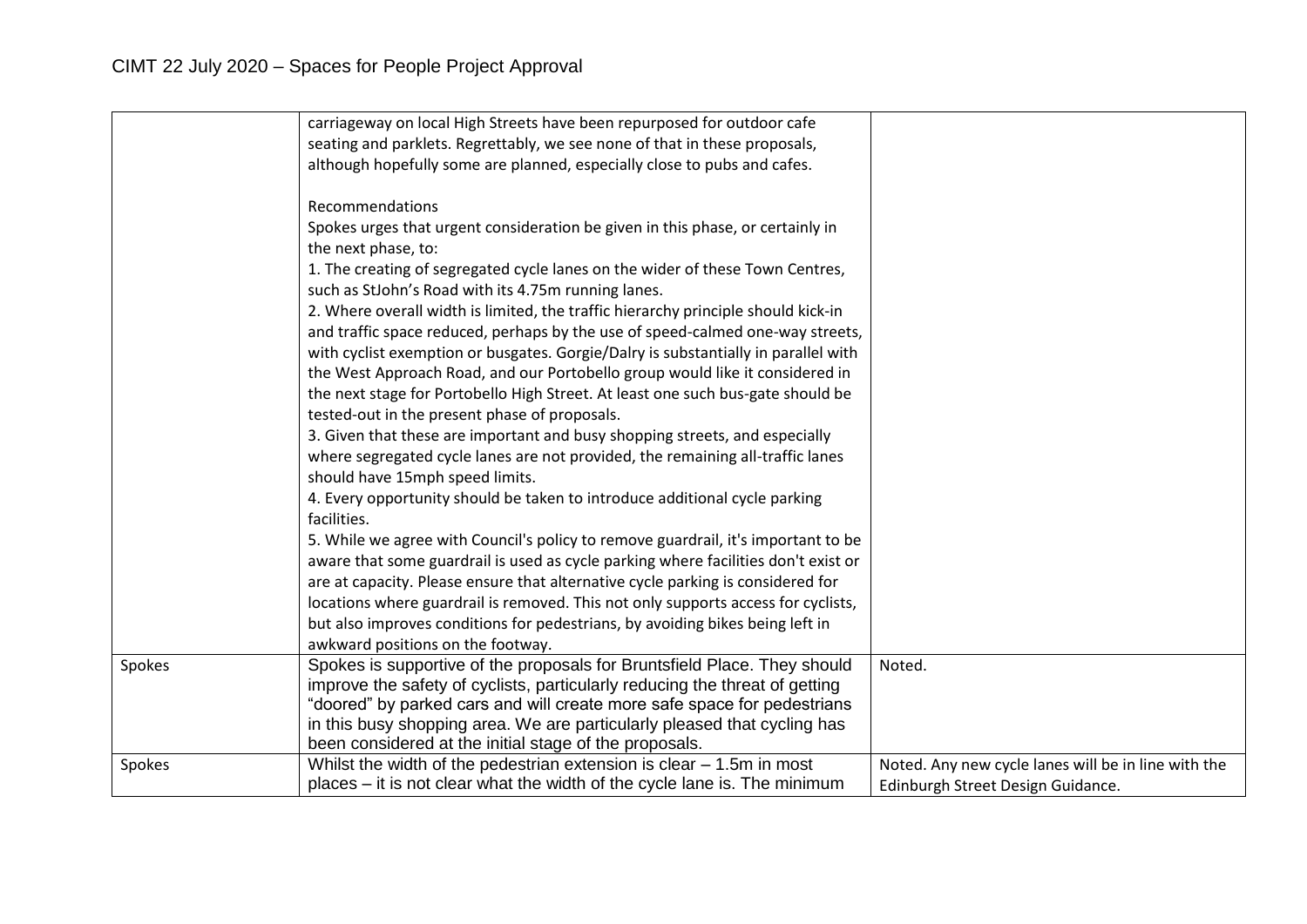|                            | width should be 1.5m. This is in line with the Council's own Street Design<br>Guidance in Design Manual C2 that 1.5m is the minimum, and that 1.75<br>is recommended.                                                                                                                                                                                                                                                                                                                                                                                                                          |                                                                                                                 |
|----------------------------|------------------------------------------------------------------------------------------------------------------------------------------------------------------------------------------------------------------------------------------------------------------------------------------------------------------------------------------------------------------------------------------------------------------------------------------------------------------------------------------------------------------------------------------------------------------------------------------------|-----------------------------------------------------------------------------------------------------------------|
| Spokes                     | It is important that the cycle lane is clearly demarcated, physically<br>segregated and cannot be encroached on by motor vehicles. Stretches of<br>unsegregated cycle lane should be either red-screeded or red-chipped,<br>and this should also be done on the segregated sections, if this would not<br>result in delay to the scheme. It is also vital that the cycle lanes are as<br>prominent as possible where they cross junction mouths. They must be<br>red-screeded and where possible they should also be widened at these<br>points.                                               | Noted. These points will be considered for future<br>phasing of the Town Centre Projects.                       |
| Spokes                     | Montpellier Park to Viewforth section cycle lane - we would<br>recommend that this section not be constructed. It is very short and runs<br>into the bus stop which projects into the carriageway by more than 1.5m.<br>It is common for buses to be waiting at this stop and cyclists are likely to<br>become 'trapped' behind them. Because of the bus stop and the road<br>geometry, Cyclists would tend to be further out from the kerb at this point<br>due to the bus stop and the general road geometry. We therefore<br>recommend that the lane start after the bus stop, as proposed. | This section of cycle lane can be reviewed and if<br>deemed not necessary it will be removed.                   |
| Spokes                     | Leven Street cycle lane - we are supportive of the widening of the<br>footway outside Barclay Church, where it is particularly narrow. However,<br>we believe a cycle lane should be constructed outside the extended<br>footway to link into the existing one further South. This is particularly<br>important at this point as there is a steep gradient and cyclists travel<br>much slower than motor traffic.                                                                                                                                                                              | Noted. These points will be considered for future<br>phasing of the Town Centre Projects.                       |
| Spokes                     | Bruntsfield Place/ Whitehouse Loan junction - this is a particularly<br>difficult junction for cyclists to cross due to its width. As part of these<br>measures we would like to see the width of Whitehouse Loan reduced to<br>a single exit lane.                                                                                                                                                                                                                                                                                                                                            | Noted. These points will be considered for future<br>phasing of the Town Centre Projects.                       |
| Councillor Joanna<br>Mowat | It is not clear how the cycle lane will be implemented - is this segregated, with<br>cones or wands or painted onto the road?                                                                                                                                                                                                                                                                                                                                                                                                                                                                  | As part of phase 2 the intentions are to segregate<br>cycle lanes with rubber kerbs, wands and line<br>marking. |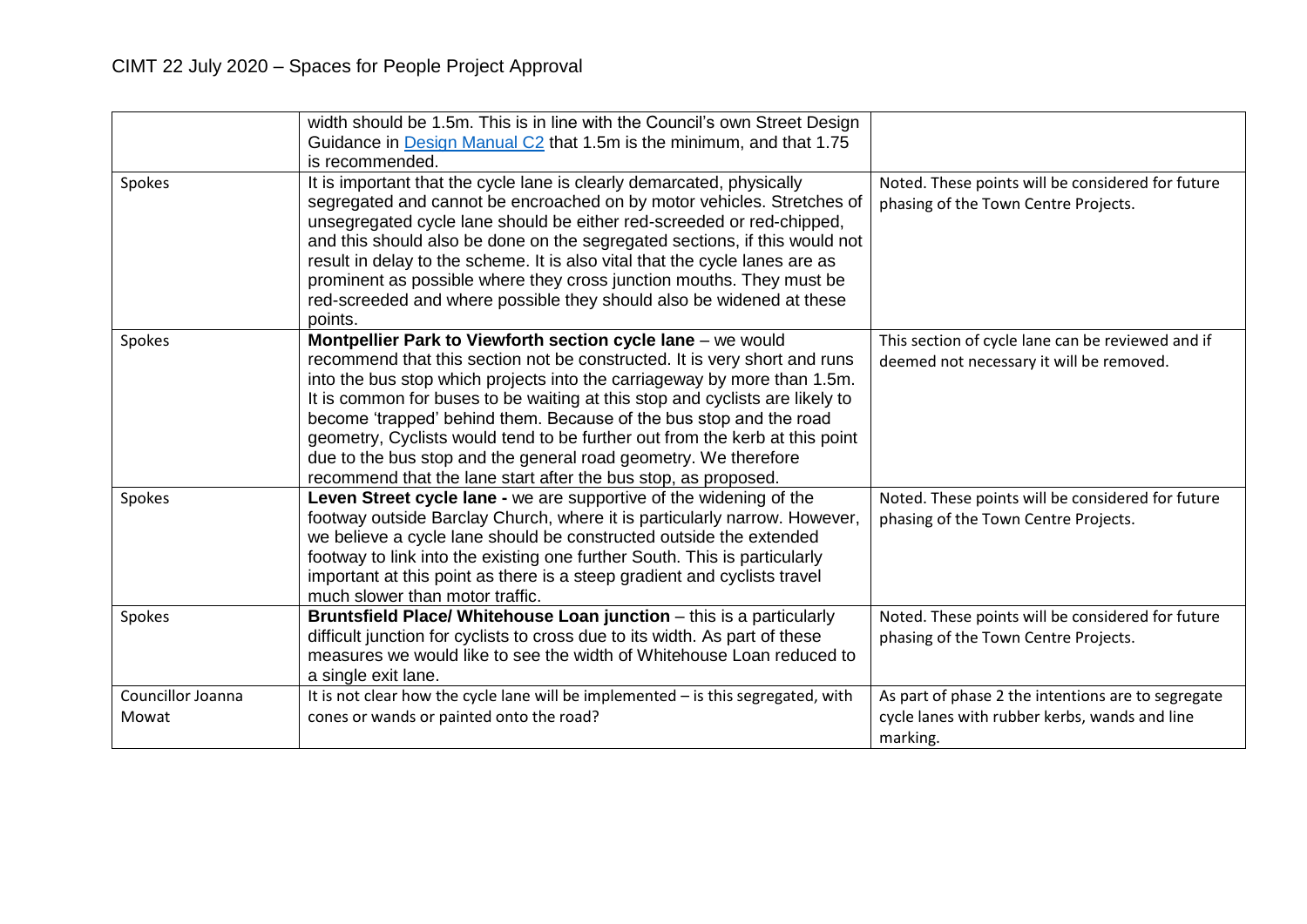| Councillor Joanna           | The measures to increase pavement space for queueing are welcome and I            | Site meetings have already been held and dialogue |
|-----------------------------|-----------------------------------------------------------------------------------|---------------------------------------------------|
| Mowat                       | hope that there will be continued dialogue with residents and businesses          | will be on going through out the process.         |
|                             | where necessary to ensure that any snagging is resolved quickly.                  |                                                   |
| Councillor Joanna           | Whilst we receive assurances that the network is being considered without         | Noted. These points will be considered for future |
| Mowat                       | seeing the full picture of proposals it is difficult to comment fully. The        | phasing of the Town Centre Projects.              |
|                             | treatment of the other north/south routes across the city will impact on what     |                                                   |
|                             | happens to traffic levels here - if further proposals to close the Mound and      |                                                   |
|                             | Bridges to through traffic are brought forward this will increase the traffic on  |                                                   |
|                             | this route from people in the north of the city who wish to leave the city going  |                                                   |
|                             | south as they will be directed to Lothian Road to make the journey across the     |                                                   |
|                             | city. In order to ensure that reduction in carriageway for vehicles does not      |                                                   |
|                             | create additional vehicular congestion on this route it is important that those   |                                                   |
|                             | options remain open. Additional traffic being routed along this corridor would    |                                                   |
|                             | diminish its attractiveness as a local centre.                                    |                                                   |
| <b>Councillor Susan</b>     | I am thankful to see that there are no floating bus stops on this stretch of      | Noted.                                            |
| Webber                      | <b>Emergency Road Measures</b>                                                    |                                                   |
| <b>Councillor Susan</b>     | Looking at all the recent measures one thing is quite dramatically missing from   | Noted. There are various internal review groups   |
| Webber                      | all of this is how all of these measures connect with each other and create a     | which provides an overview off all the on-going   |
|                             | network of safe spaces for active travel IN ADDITION to those already in          | emergency projects through-out the city.          |
|                             | existence. There are many safer routes to choose to cycle (eg) across the Links   |                                                   |
|                             | and onto the Meadows, the cycle path along the canal etc and these are            |                                                   |
|                             | noticeable by their absence. Demonstrating how existing networks connect          |                                                   |
|                             | with the emergency measures will help identify those necessary.                   |                                                   |
| <b>Councillor Susan</b>     | We are now some way on the road map to recovery and it is clear that most of      | The default position from the Scottish Government |
| Webber                      | the proposals that would have been more suitable for Phase 1 of lockdown now      | in Phase 3 of the Lock-down remains with a 2      |
|                             | look decidedly out of step with the country now that we are in phase three.       | metre physical distancing rule.                   |
| <b>Councillor Neil Ross</b> | the principal reasons for these plans is to reduce crowding and increase the      | Schemes will be reviewed at 3 weeks and an        |
|                             | space for pedestrians and cyclists to aid social distancing when they visit shops | agreed frequency beyond. Areas with widened       |
|                             | and businesses at pinch points and where certain shops have queues                | pavements have been considered where              |
|                             | outside. The threat of Coronavirus is receding and the chances of catching it     | footfall is expected to be high and existing      |
|                             | outside are considerably less than inside so any measures put in place should     | footpath width is below 3 metres.                 |
|                             | be targeted. I generally welcome the widening of pavements where they are         |                                                   |
|                             | narrow and where they are outside busy premises. These proposals instead          |                                                   |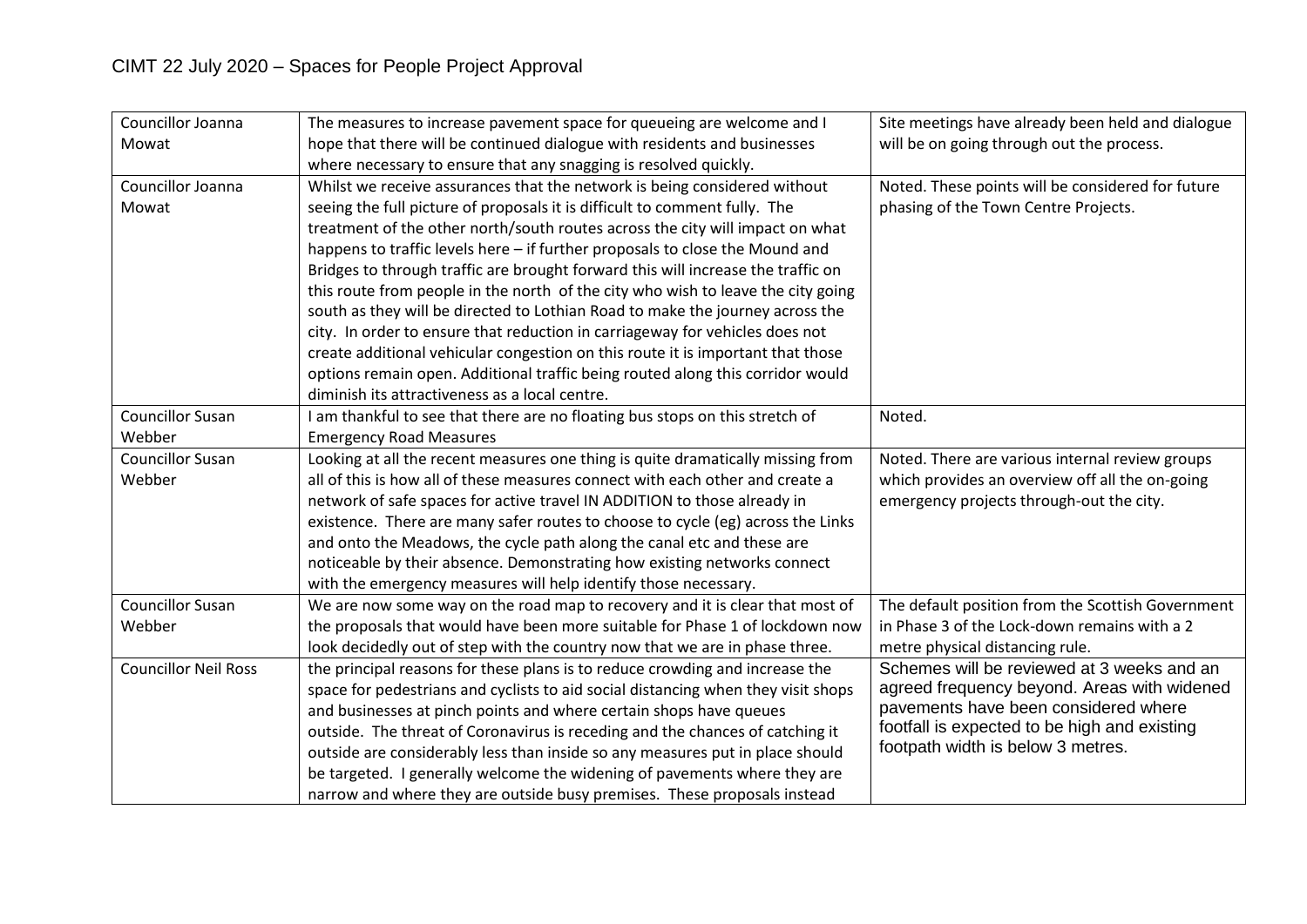|                             | seem to take a blanket approach to widening pavements which means they<br>include pavements which are already wide                                                                                                                                                                                                                                                                                                                                                                                                                                                                    |                                                                                                                                                                                                                      |
|-----------------------------|---------------------------------------------------------------------------------------------------------------------------------------------------------------------------------------------------------------------------------------------------------------------------------------------------------------------------------------------------------------------------------------------------------------------------------------------------------------------------------------------------------------------------------------------------------------------------------------|----------------------------------------------------------------------------------------------------------------------------------------------------------------------------------------------------------------------|
| <b>Councillor Neil Ross</b> | It appears from the drawings that many loading bays would be lost in addition<br>to parking spaces. It is surely accepted that shops need loading bays on the<br>same side of the street so they can make and receive deliveries, as they can't<br>be serviced from the rear of the premises. This needs to change or else traders<br>will simply ignore or move the bollards and barriers.                                                                                                                                                                                           | All loading bays will remain, any closed will be<br>relocated in near-by side streets.                                                                                                                               |
| <b>Councillor Neil Ross</b> | It is clear what is meant by 'footway widened' but what is meant by 'Line for<br>cycle lane outside loading bay remains'? There are no cycle lanes on<br>Morningside Road or Bruntsfield Place. Does this suggest that they might be<br>introduced in Phase 2? I am very sceptical that there is enough room for cycle<br>lanes on Morningside Road as it is simply not wide enough to accommodate<br>widened pavements, cycle lanes and two-way traffic flow. This also suggests<br>that loading bays will remain though the drawings suggest they will disappear<br>so which is it? | All loading bays excluding will remain, any closed<br>will be relocated in near-by side streets.<br>Cycle lanes will be segregated in future phasing at<br>locations where the existing carriageway width<br>allows. |
| <b>Councillor Neil Ross</b> | Will cycle lanes be protected by plastic stick down wands or some other form of<br>barrier?                                                                                                                                                                                                                                                                                                                                                                                                                                                                                           | As part of phase 2 the intentions are to segregate<br>cycle lanes with rubber kerbs, wands and line<br>marking, where appropriate.                                                                                   |
| <b>Councillor Neil Ross</b> | Another concern is space for queues at bus stops. Is there to be any form of<br>queuing guide marked on the pavement, to encourage people to form an<br>orderly queue?                                                                                                                                                                                                                                                                                                                                                                                                                | Design options for bus stop areas are currently<br>being considered to allow increased space at stops.                                                                                                               |
| <b>Councillor Neil Ross</b> | My priorities are to gain more space for pedestrians where it is needed at the<br>cost of losing some parking spaces and also to retain loading bays for shops on<br>the same side of the street as their premises. I don't think there is enough<br>room on Morningside Road for cycle lanes and I am concerned that bus<br>passengers should have enough queuing space at bus stops.                                                                                                                                                                                                | The design aims to retain as much of the<br>existing parking/loading bays as possible.                                                                                                                               |
| Merchiston CC               | MCC supports the objectives of CEC's proposals, particularly widening<br>pavements temporarily.                                                                                                                                                                                                                                                                                                                                                                                                                                                                                       | Noted.                                                                                                                                                                                                               |
| <b>Merchiston CC</b>        | Holy Corner.<br>MCC is very disappointed that the proposals do not address the well-<br>established congestion problems and Covid-19 risks at Holy Corner.<br>Physical distancing requirements have made the congestion problems<br>there a significant Covid health risk and therefore more urgent. The                                                                                                                                                                                                                                                                              | As detailed at the site meetings on Thursday and<br>Friday 16 <sup>th</sup> & 17 <sup>th</sup> July 2020, these points will be<br>considered in future phasing of the Town Centre<br>Projects.                       |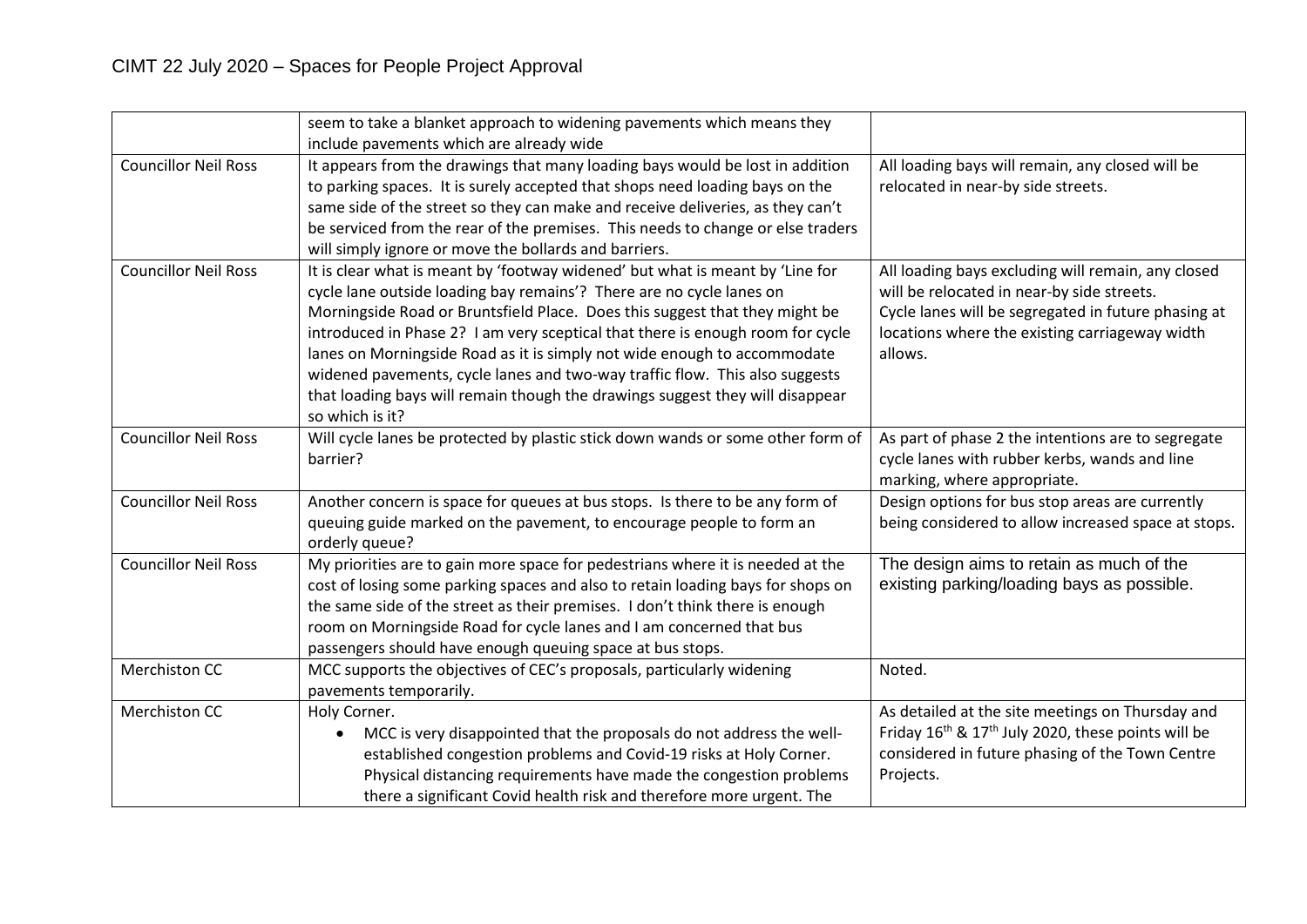|                      | whole road traffic and pavements layout is no longer fit for purpose<br>and should be completely redesigned.                                                                                                                                                                                                                                                                                                                                                                                                                                                                                                                                    |                                                                                           |
|----------------------|-------------------------------------------------------------------------------------------------------------------------------------------------------------------------------------------------------------------------------------------------------------------------------------------------------------------------------------------------------------------------------------------------------------------------------------------------------------------------------------------------------------------------------------------------------------------------------------------------------------------------------------------------|-------------------------------------------------------------------------------------------|
|                      | Widening the narrow pavements at Holy Corner is an urgent priority<br>because of the large throughflow of pedestrians, which makes this<br>corner a Covid-19 risk "hot spot" because physical distancing is very<br>difficult. The narrow pavements here also present physical distancing<br>problems because queuing at the several road crossings conflicts with<br>pedestrians passing through. Queuing at the bus stop on the west side<br>of Bruntsfield Place makes physical distancing here difficult in because<br>of pedestrians passing through. Designated areas are needed for<br>queuing at bus stops, and outside pubs and shops. |                                                                                           |
|                      | A one-way pedestrian system could be introduced at Holy Corner to<br>encourage pedestrians to use the junction like a roundabout, with<br>walking direction one way. This would facilitate physical distancing<br>and allow elderly, buggies and able-bodied pedestrians to walk safely.                                                                                                                                                                                                                                                                                                                                                        |                                                                                           |
|                      | The length of the pedestrian green light time at Holy Corner needs<br>increased. This would also improve diagonal pedestrian crossing too.                                                                                                                                                                                                                                                                                                                                                                                                                                                                                                      |                                                                                           |
|                      | The established right of way blocked by McLarens Pub has made Covid<br>physical distancing problems and congestion worse, made worse by<br>introducing take-away business which increased footfall; CEC should<br>get the right of way outside McLarens Pub reopened.                                                                                                                                                                                                                                                                                                                                                                           |                                                                                           |
| Merchiston CC        | Merchiston Place/Montpellier Park. Need to improve pedestrian crossings and<br>road junctions outside Honeycomb Cafe/RBS Bruntsfield. Possibly additional<br>traffic lights including green man pedestrian crossing at this difficult spot                                                                                                                                                                                                                                                                                                                                                                                                      | Noted. These points will be considered for future<br>phasing of the Town Centre Projects. |
| <b>Merchiston CC</b> | Parking. Removal of parking spaces along Bruntsfield & Morningside Road is<br>helpful in order to widen pavements for physical distancing. However, as a<br>result increased short-term parking in side-streets nearby will be needed to<br>enable residents to shop, collect medicines etc, otherwise customers will be<br>deterred if no parking is available and go online or elsewhere. Disabled parking                                                                                                                                                                                                                                    | Noted. These points will be considered for future<br>phasing of the Town Centre Projects. |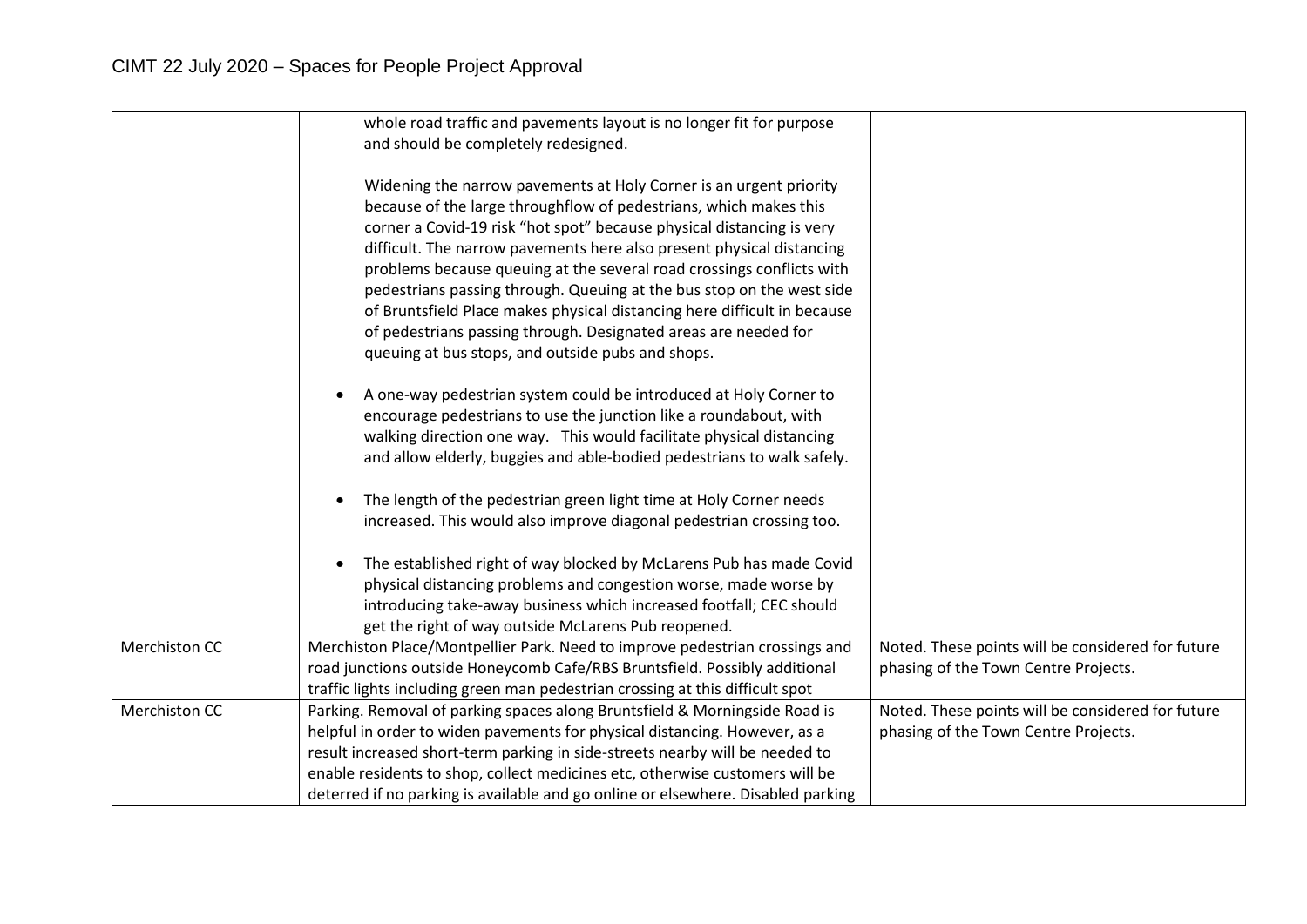|                         | needs to be considered. Deliveries and collections of heavy goods for shops       |                                                  |
|-------------------------|-----------------------------------------------------------------------------------|--------------------------------------------------|
|                         | needs to be considered (such as very early and/or night-time hours trade          |                                                  |
|                         | deliveries and collection parking). Additional pedestrian crossing points may be  |                                                  |
|                         | required along Bruntsfield Place and Morningside Road if there is an unbroken     |                                                  |
|                         | line of vehicles at peak times as a result of narrowing main road                 |                                                  |
| <b>Merchiston CC</b>    | Street Clutter. Removal of street clutter is helpful to facilitate physical       | Only street furniture that is creating a hazard  |
|                         | distancing, including removing pavement obstacles, roadworks signs, signpost      | rather than a benefit will be removed. Most      |
|                         | and bins. Important to protect use by wheelchair users, visually impaired         | street furniture will remain as it serves a      |
|                         | pedestrians & baby buggies                                                        | purpose.                                         |
| <b>Merchiston CC</b>    | On-Street Tables. CEC should regulate cafes' outside tables and restrict grocery  | Any tables and chairs applications received will |
|                         | & florist shops from spilling out onto pavements because this will reduce         | take this into account.                          |
|                         | physical distancing space for pedestrians                                         |                                                  |
| <b>Merchiston CC</b>    | Safety Perceptions. Public need to feel that it is safe and welcoming to shop     | Phase 1 will be implemented using traditional    |
|                         | and walk around in Bruntsfield. Residents may not feel safe if only protected     | traffic management (cones etc) which will be     |
|                         | from heavy traffic & speeding cyclists by flimsy cones & bollards                 | replaced with semi-permanent features during     |
|                         |                                                                                   | phase 2.                                         |
| <b>Merchiston CC</b>    | Enforcement. MCC requests that CEC and Police monitor & enforce physical          | This cannot be considered under the Spaces for   |
|                         | distancing, use of face coverings, parking restrictions and road speed limits.    | People Town Centre Projects.                     |
|                         | Police visibility by "Bobbies on the beat" would be reassuring to the public that |                                                  |
|                         | physical distancing & anti-social behaviour such as speeding are being enforced   |                                                  |
| <b>Merchiston CC</b>    | Review. When these temporary changes settle in, MCC recommends ongoing            | Schemes will be reviewed at 3 weeks and an       |
|                         | reviews to see if the changes are working well and delivering the intended        | agreed frequency beyond.                         |
|                         | objectives. MCC would be willing to participate in ongoing reviews and forward    |                                                  |
|                         | planning.                                                                         |                                                  |
| <b>General Public</b>   | There were 30 responses - with an even split from residents and businesses.       | Please see responses below:                      |
| (Response to Proposals) | The resident's responses were 1/3 positive and 2/3 negative, with 14 of 15        | The design aims to retain as much of             |
|                         | business responses being negative.                                                | the existing parking/loading bays as             |
|                         |                                                                                   | possible                                         |
|                         | The themes which were contained in the feedback were as follows:                  | Segregated cycle lanes will be<br>$\bullet$      |
|                         |                                                                                   | incorporated where possible in phase             |
|                         | The loss of parking presenting a significant barrier to viable trading and        | and future phasing.                              |
|                         | business sustainability due to loss of custom.                                    |                                                  |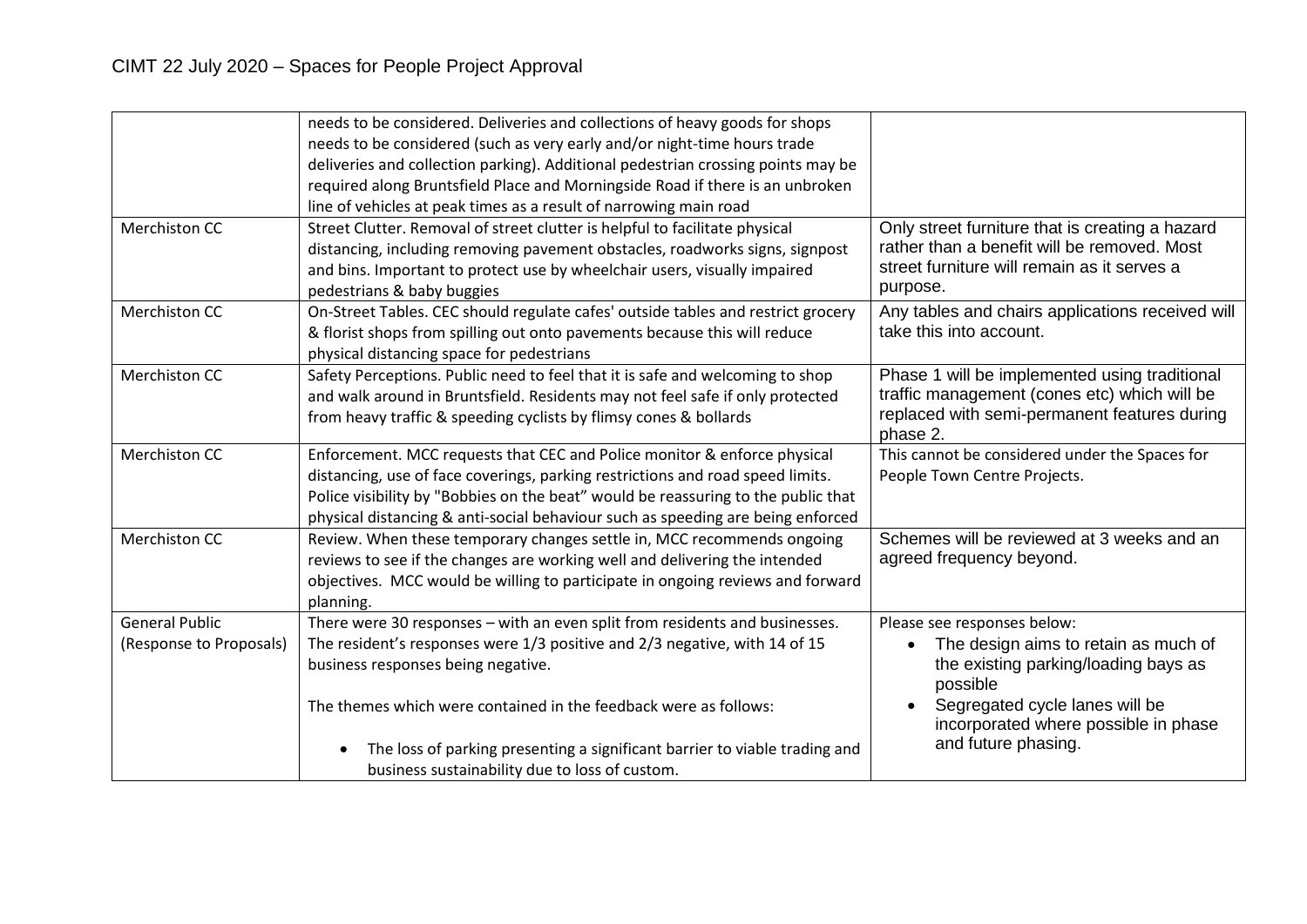|                       | The loss of sufficient loading presenting a significant barrier to viable<br>$\bullet$<br>trading and business sustainability.<br>The delay in providing measures for social distancing and fact that<br>Scotland is easing lockdown.<br>A lack of publicity of the proposals, limited period to comment and lack<br>of general awareness of the proposals.<br>A need for segregated cycle lanes along the full length.<br>The loss of parking disproportionately affecting the elderly who rely on<br>this mode of transport and cannot walk/cycle and are advised against<br>bus travel.<br>One-way pavements should be considered instead of pavement<br>widening.<br>Lack of footway widening outside McLarens at Holy Corner junction<br>and at Christ Church.<br>Risk to walkers due to cyclists using widened footways.<br>Risk to slower cyclists in segregated cycle lanes from more aggressive<br>cyclists.<br>Bruntsfield Place/ Whitehouse Loan junction needs to be narrowed to<br>improve safety.<br>Bins on footway o/s numbers 212-218 need to be removed.<br>Scheme should be linked to 'school streets' plan for Bruntsfield<br>Primary and consideration given for reducing deliveries etc at key pupil<br>movement times.<br>Concerns about the appearance of the temporary TM.<br>Blue badge parking needs to be formally incorporated/provided in on<br>street measures.<br>Potential for slips/trips/falls due to kerb edge bisecting widened<br>footway. | Measures have been designed, undertaken<br>$\bullet$<br>Notification and will be implemented as<br>soon as reasonable possible.<br>This could be problematic to install with<br>$\bullet$<br>the temporary measures proposed for<br>people with visual impairments.<br>This is being considered within future<br>$\bullet$<br>phasing of the Town Centre Projects.<br>There will be sufficient room on the<br>$\bullet$<br>carriageway for cyclists.<br>The responsibility would be for cyclists to<br>act in a safe manner as with all road users.<br>This can be considered for future phasing.<br>$\bullet$<br>Any bins needing relocated will be<br>$\bullet$<br>relocated to a near by safe location.<br>All schemes are related and co-ordinated<br>centrally to ensure this is achieved.<br>The temporary traffic management is<br>$\bullet$<br>required by legislation to be visible and<br>have the correct advanced warning signs to<br>make all road users of the change to the<br>existing road lay out.<br>This is being considered.<br>$\bullet$<br>This is currently being reviewed for future<br>phasing. |
|-----------------------|----------------------------------------------------------------------------------------------------------------------------------------------------------------------------------------------------------------------------------------------------------------------------------------------------------------------------------------------------------------------------------------------------------------------------------------------------------------------------------------------------------------------------------------------------------------------------------------------------------------------------------------------------------------------------------------------------------------------------------------------------------------------------------------------------------------------------------------------------------------------------------------------------------------------------------------------------------------------------------------------------------------------------------------------------------------------------------------------------------------------------------------------------------------------------------------------------------------------------------------------------------------------------------------------------------------------------------------------------------------------------------------------------------------------------------------------------------------------------------|---------------------------------------------------------------------------------------------------------------------------------------------------------------------------------------------------------------------------------------------------------------------------------------------------------------------------------------------------------------------------------------------------------------------------------------------------------------------------------------------------------------------------------------------------------------------------------------------------------------------------------------------------------------------------------------------------------------------------------------------------------------------------------------------------------------------------------------------------------------------------------------------------------------------------------------------------------------------------------------------------------------------------------------------------------------------------------------------------------------------------|
| <b>General Public</b> | Pavements need to be widened and de-cluttered to support pedestrians and                                                                                                                                                                                                                                                                                                                                                                                                                                                                                                                                                                                                                                                                                                                                                                                                                                                                                                                                                                                                                                                                                                                                                                                                                                                                                                                                                                                                         | Footway widening is part of the design, further                                                                                                                                                                                                                                                                                                                                                                                                                                                                                                                                                                                                                                                                                                                                                                                                                                                                                                                                                                                                                                                                           |
| (Commonplace)         | create more space for queuing outside shops/bus stops. Marked pavement                                                                                                                                                                                                                                                                                                                                                                                                                                                                                                                                                                                                                                                                                                                                                                                                                                                                                                                                                                                                                                                                                                                                                                                                                                                                                                                                                                                                           | improvements are continually reviewed.                                                                                                                                                                                                                                                                                                                                                                                                                                                                                                                                                                                                                                                                                                                                                                                                                                                                                                                                                                                                                                                                                    |